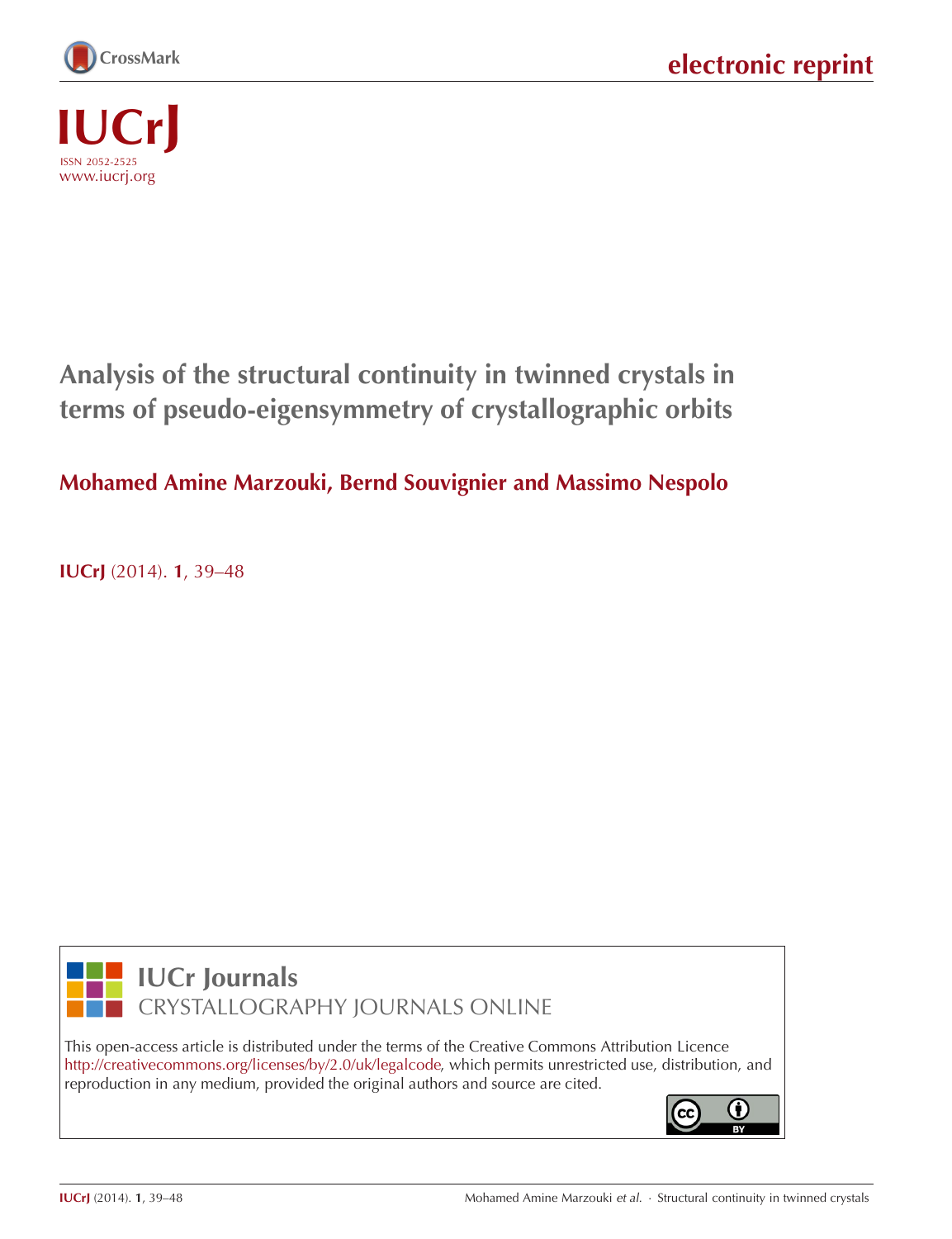# IUCrJ ISSN 2052-2525 MATERIALS COMPUTATION

Received 3 July 2013 Accepted 25 September 2013

Edited by Y. Murakami, KEK, Japan

Keywords: melilite; structural continuity; twinned crystals

# Analysis of the structural continuity in twinned crystals in terms of pseudo-eigensymmetry of crystallographic orbits

## Mohamed Amine Marzouki,<sup>a,b</sup> Bernd Souvignier<sup>a</sup> and Massimo Nespolo<sup>b\*</sup>

aRadboud University Nijmegen, Faculty of Science, Mathematics and Computing Science, Institute for Mathematics, Astrophysics and Particle Physics, Postbus 9010, 6500 GL Nijmegen, The Netherlands, and <sup>b</sup>Université de Lorraine, Faculté des Sciences et Technologies, Institut Jean Barriol FR 2843, CRM2 UMR CNRS 7036, BP 70239, Boulevard des Aiguillettes, F-54506 Vandoeuvre-lès-Nancy cedex, France. \*Correspondence e-mail: massimo.nespolo@crm2.uhp-nancy.fr

The reticular theory of twinning gives the necessary conditions on the lattice level for the formation of twins. The latter are based on the continuation, more or less approximate, of a substructure through the composition surface. The analysis of this structural continuity can be performed in terms of the eigensymmetry of the crystallographic orbits corresponding to occupied Wyckoff positions in the structure. If  $G$  is the space group of the individual and  $H$  a space group which fixes the twin lattice obtained as an intersection of the space groups of the individuals in their respective orientations, then a structural continuity is obtained if (1) the eigensymmetry of an orbit under  $G$ contains the twin operation; (2) the eigensymmetry of a union of orbits under  $\mathcal G$ contains the twin operation; (3) the eigensymmetry of a split orbit under  $H$ contains the twin operation; or (4) the eigensymmetry of a union of split orbits under  $H$  contains the twin operation. The case of the twins in melilite is analysed: the (approximate) restoration of some of the orbits explains the formation of these twins.

1. Symbols

(a, b, c): basis vectors of the unit cell.

a, b, c: length of basis vectors.

 $r_i =$  $x_i$  $y_i$ zi  $\sqrt{2}$  $\mathbf{I}$ 1  $\cdot$ : coordinates of the *i*th crystallographically inde-

pendent atom  $A_i$ .

G: space group of the individual,  $G = \{g_1, g_2, \ldots\}$ , with  $g_1 = 1$ the identity element of G.

 $O_i$ : orbit of  $r_i$  under  $\mathcal{G}, O_i = \{r_i, \mathbf{g}_2 r_i, \dots\} = \{r_i^1, r_i^2, \dots\}$  with  $r_i^k$  $= g_{k}r_{i}$  for  $g_{k} \in \mathcal{G}$ .

 $O_{ii}$ : splitting of the orbit  $O_i$  under the action of a subgroup of G.

 $m(O_i)$ : multiplicity of the orbit  $O_i$ , defined as the number of equivalent points in the conventional unit cell of G.

(P, p): matrix-column pair representing a change of basis; composed of a  $3 \times 3$  matrix **P** and a  $3 \times 1$  column **p**.

 $\mathcal{T}$ : matrix representation of the twin operation in the basis of the twin.

 $S_i$ : site-symmetry group of  $r_i$ .

 $H$ : space group associated with the structure of the twin.

 $\mathcal{E}(O_i)$ : eigensymmetry of the orbit  $O_i$ .

2. Introduction

A twin is a heterogeneous crystalline edifice composed of two or more homogeneous crystals of the same phase with



OPEN PACCESS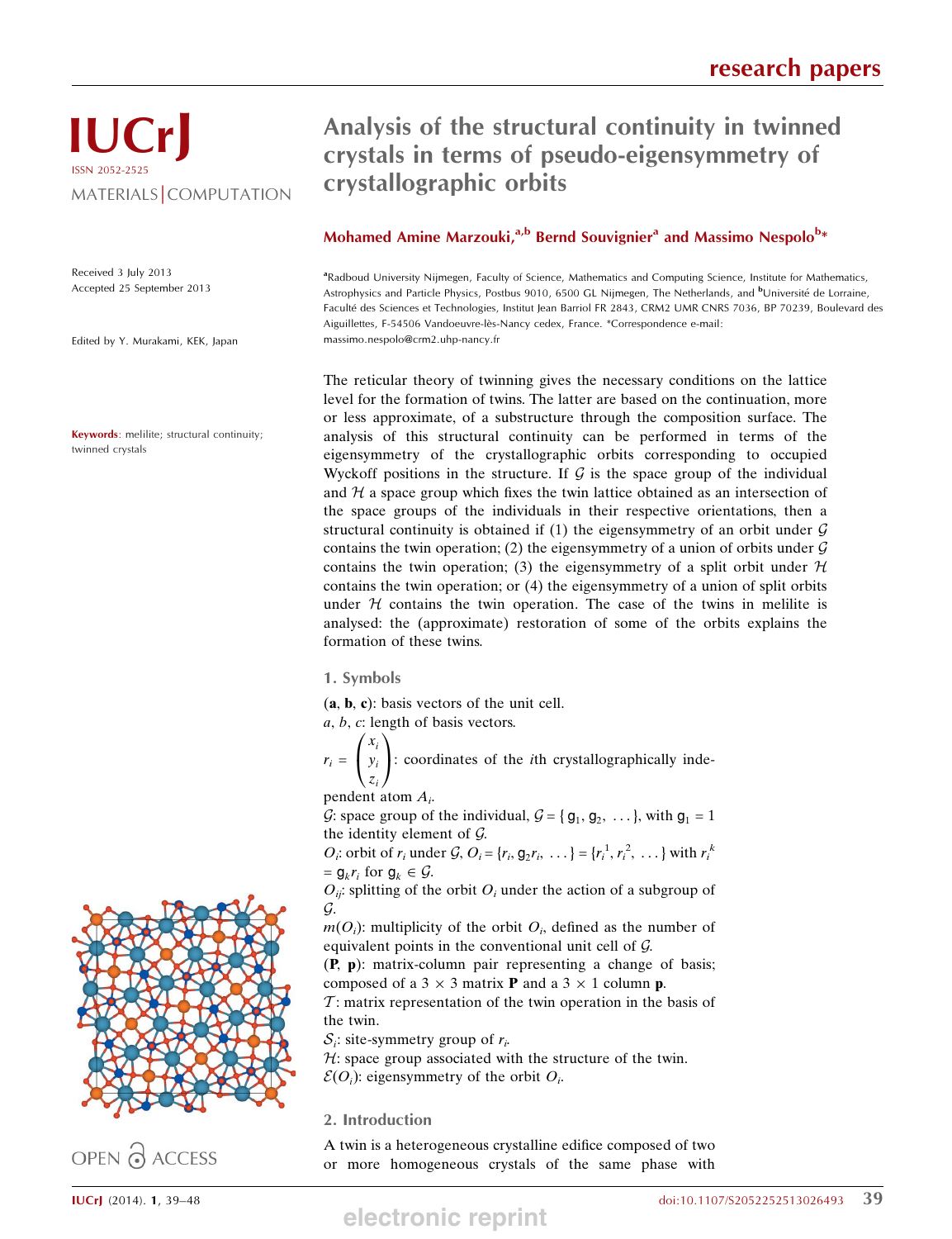different orientation related by a twin operation, *i.e.* a crystallographic operation mapping the orientation of one individual onto that of the other(s) (Friedel, 1904, 1926, 1933). A twin element is the geometric element in direct space (plane, line, centre) about which the twin operation is performed.

Twins can be classified from the genetic viewpoint in three categories:

(1) Transformation twins, which form during a phase transition leading to a loss of point symmetry.

(2) Mechanical twins, which form as the result of a mechanical action (typically, an oriented pressure) on the crystal.

(3) Growth twins, which form during crystal growth, either at the nucleation stage or by oriented attachment (for a review, see Nespolo & Ferraris, 2004a).

For cases (1) and (2), the cause of the formation of the twin is known. For the growth twins the formation can be a response to a mistake in the normal crystal growth of the individual or the random association of two or more crystals with different orientation (non-equivalent under the symmetry group of the crystal). This category of twins appears not only during the formation of a natural crystal but also during the synthesis of artificial crystals.

The interface that separates the individuals represents a discontinuity for at least a sub-structure. This heterogeneity gives rise to serious problems in the structural study of materials and biomaterials and it represents an obstacle for structural investigations as well as for crystal engineering and material design. For example:

(a) The potential technological applications are hindered by the presence of twinning (e.g. the piezoelectric effect is reduced or annihilated).

(b) The presence of twinning reduces the amount of details that can be obtained from a structural study, especially for samples with large unit cells (for example, macromolecules) for which the resolution that can be achieved is already limited by the size of the unit cell.

From the viewpoint of the material scientist and of the crystal grower, the development of a synthesis protocol capable of reducing, if not suppressing, the formation of twins is an important goal. To reach this aim a detailed understanding of the formation mechanism of twins is of paramount importance.

A prerequisite for the formation of a twin is a partial structural continuity through the interface. In fact, without any structural continuity the edifice built by the individual crystals would be unstable or simply not form at all; a complete structural continuity is the feature of a single crystal; in a twin a part of the structure has to continue, more or less unperturbed, across the interface. This atomic continuity implies the continuity of a sub-lattice. In fact, the lattice represents the periodicity of the crystal pattern and the continuity of a sublattice is a necessary condition for the continuity of a substructure. The reticular approach abstracts from the structure and estimates the lattice restoration by the twin operation in terms of the twin index and the obliquity. A good restoration of the lattice is a necessary but not sufficient condition to

obtain a good structure restoration. The latter would enhance the reticular theory to conditions which are structurally necessary for the formation of twinned crystals. A general theory on this has not been developed yet.

Extensive research from the lattice viewpoint during more than a century led to the reticular theory developed by Bravais (1851), Mallard (1885) and Friedel (1904, 1926), based on the existence of a common (sub)-lattice in the three dimensions of the crystallographic point space (note however the special case of monoperiodic twins reported by Friedel, 1933). The common (sub)-lattice, called the twin lattice (Donnay, 1940), is based on the twin element (twin plane or twin axis) and the lattice element (line or plane) that are mutally (quasi) perpendicular. The twin lattice  $L<sub>T</sub>$  is defined by these two elements  $(hkl)_T$  and  $[uvw]_T$ . When the two elements are reciprocally perpendicular one speaks of twin lattice symmetry (TLS: Donnay & Donnay, 1974) and the two elements are symmetry elements for  $L<sub>T</sub>$ . Otherwise one speaks of twin lattice quasi symmetry (TLQS: Donnay & Donnay, 1974); the two elements are only pseudo-symmetry elements for  $L_T$ . The degree of pseudo-symmetry corresponds to the deviation from the perpendicularity condition and is measured by the angle  $\omega$  called the *obliquity*.<sup>1</sup> The twin index *n* is the inverse of the fraction of lattice nodes restored by the twin operation and corresponds to the ratio between the volumes of the primitive cells of the twin and the individual,  $n = V(L_T)$  $V(\mathbf{L}_{\text{ind}})$ . Friedel gave as empirical limits for the occurrence of twins  $n \leq 6$  and  $\omega \leq 6$ . Twins falling within these limits are called Friedelian twins (Nespolo & Ferraris, 2005). The frequency of occurrence of a twin depends on the degree of lattice restoration: the lower the twin index and the obliquity, the better is the lattice restoration and the higher is the probability that the twin actually occurs. This relation between the occurrence frequency of twins and the values of *n* and  $\omega$  is an empirical observation, based, however, on the extensive study of twins over more than a century. It shows the necessary (not sufficient) character of the lattice restoration. Nevertheless some twins with higher index are known that violate the empirical limits: they are called non-Friedelian twins (Nespolo & Ferraris, 2005). These twins seem to contradict the general conclusion that a high degree of lattice restoration is a necessary condition for a twin to form. However, in most cases they can be explained by the fact that two or more sublattices contribute to the lattice quasi-restoration. When all the concurrent sublattices are taken into account, the necessary conditions are no longer contradicted. The interpretation of the occurrence of this kind of twins is the object of the hybrid theory of twinning (Nespolo & Ferraris, 2005), which represents an extension of the reticular theory and measures the lattice quasi-restoration in terms of an *effective twin index*  $n<sub>E</sub>$ (Nespolo & Ferraris, 2006), a real number defined as the ratio between the lattice nodes of the individual and the lattice nodes belonging to any of the quasi-restored sublattices. In the

<sup>&</sup>lt;sup>1</sup> For manifold twins (i.e. twins in which the twin operation is higher than twofold), a zero-obliquity TLS may occur. In this case, a different parameter is necessary to measure the deviation from the exact restoration of lattice nodes, like the twin misfit introduced by Nespolo & Ferraris (2007).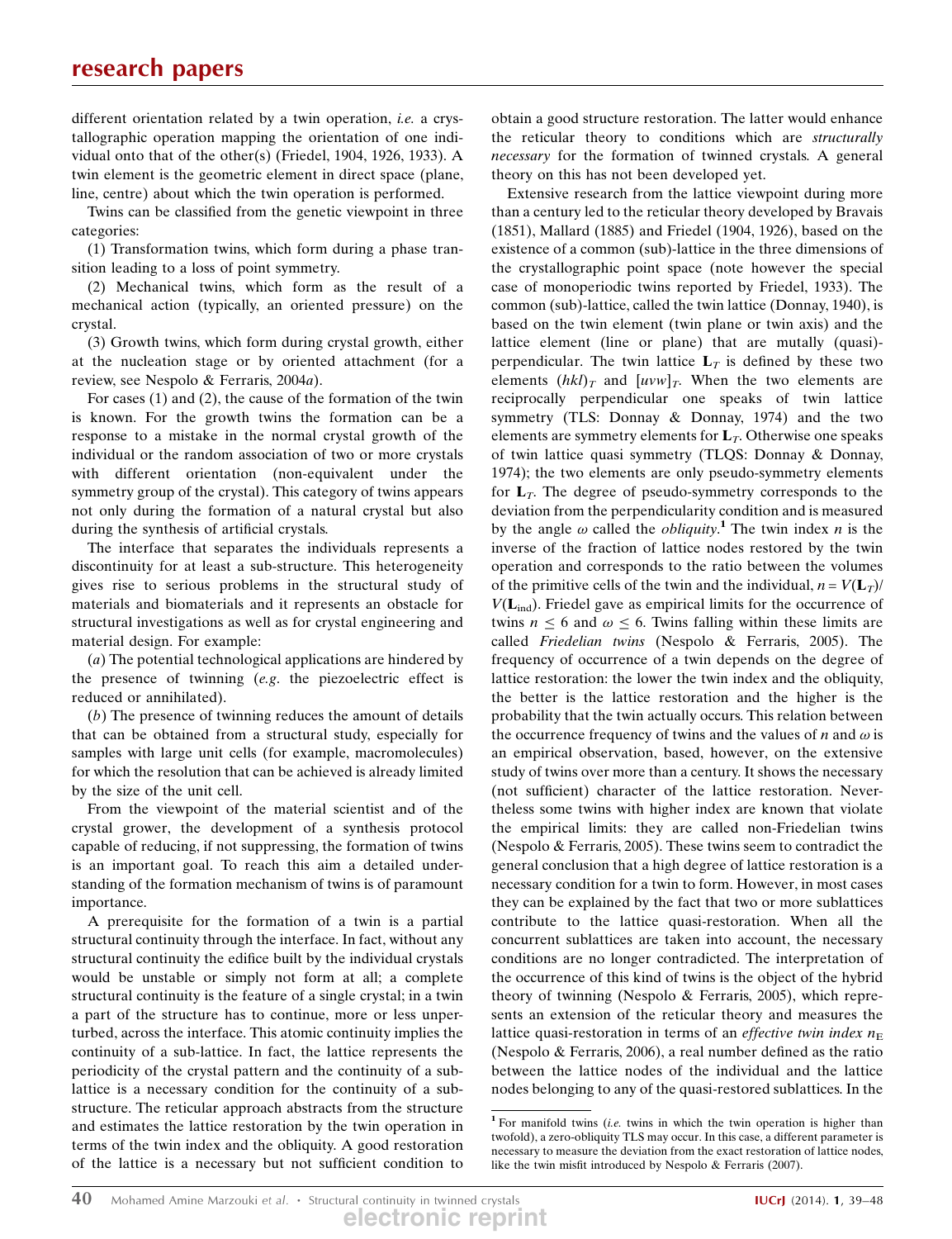case of a single quasi-restored sublattice, this coincides with the classical twin index; otherwise it is lower. In the few examples which are neither explained by the classical reticular nor by the hybrid theory of twinning, the possibility of a wrong choice of the twin element has to be considered (reflection twins in place of rotation twins or vice versa). This indeed resolves the apparent contradiction of a higher frequency of twins with higher index than twins with a lower index observed in some cases like the staurolite twins. The Saint Andrews cross twin of staurolite, with index  $n = 12$ , is more frequent than the Greek cross twin with index  $n = 6$  (Nespolo & Ferraris, 2007). These twins are often reported as reflection twins on (031) and (231), respectively, but experimental studies have shown (Hurst et al., 1956) that this interpretation is incorrect and that they actually are rotation twins. For the Saint Andrews cross twin  $(n = 12)$ , the correct choice of the twin element as a line shows the existence of two lattice planes quasi-perpendicular to it and correspondingly two sublattices are quasi-restored by the twin operation. This gives an effective index  $n<sub>E</sub> = 6.0$  and as a consequence the Saint Andrews twin is brought back into the Friedelian limits. The occurrence frequency no longer contradicts the necessary condition of a good lattice restoration (Nespolo & Ferraris, 2009).

The reticular theory of twinning can only provide partial prerequisites for the formation of twins, which are governed by the structure. More conclusive conditions can only be obtained by the analysis of the structural coherence at the interface, but such an analysis reduces to a case-by-case a posteriori study of known twins. Our purpose is to develop a general structural theory of twinning to predict the structurally necessary conditions for the formation of twins in a general way through an algebraic algorithm. A twin fulfilling these conditions can form (and may even be likely to form), but does not necessarily have to form. Indeed, a growth twin is a 'mistake' originated by defects or perturbation of growth conditions and does not correspond to the thermodynamically most stable situation (Buerger, 1945). Donnay & Curien (1960) were the first to suggest the application of the analysis of the eigensymmetry of crystallographic orbits, in the case of pyrite and digenite, which led to the introduction of a restoration index for a subset of atoms (Takeda et al., 1967). This subset must be quasi-continuous across the interface, otherwise the interface would be incoherent, the contact between the individuals would be unstable and the twin would not form. Under the action of the space group  $G$ , each atom in a crystal is repeated in space to form a crystallographic orbit  $O$ , *i.e.*  $O$  is the set of all atoms obtained under the symmetry operations of the space group G. The eigensymmetry  $\mathcal{E}(O)$  of the orbit may be a supergroup of  $G$  or coincide with it; accordingly, crystallographic orbits are classified in three types according to the relation between  $\mathcal G$  and  $\mathcal E$ :

Characteristic orbit:  $\mathcal{G} = \mathcal{E}$ .

*Non-characteristic orbit:*  $\mathcal{G} \subset \mathcal{E}$  but  $T_{\mathcal{G}} = T_{\mathcal{E}}$ .

*Extraordinary orbit:*  $T_{\mathcal{G}} \subset T_{\mathcal{E}}$ , a special case of non-characteristic orbit defining a superlattice (smaller unit cell) with respect to  $\mathcal{G}$ .

## 3. Crystallographic orbit approach to the analysis of structural continuity in twins

Depending on the nature of the twin operation, twins can be classified into three categories:

- (1) twins by reflection;
- (2) twins by rotation;
- (3) twins by inversion.

An inversion twin is always by (pseudo)-merohedry, i.e. it corresponds to twin index  $n = 1$  and does not give rise to a sublattice, because the whole lattice of the individual is (quasi)-restored. For a twin with index  $n > 1$ , the twin operation is not about a lattice direction, which makes its matrix representation non-integral with respect to the basis of the individual. By expressing the twin operation in the basis of the twin, its representation becomes integral again.

The reticular theory of twinning shows that an exact restoration of the lattice is not an absolute condition for the twin to form, a limited departure from the restoration, measured by the obliquity or the twin misfit, being the rule rather than the exception. In the same way, we can expect that a limited departure from structural continuity at the interface does not represent a hindrance to twin formation. In the following, all the occurrences of 'restoration' should thus be read as 'restoration or quasi-restoration'. As a consequence, the eigensymmetry of an orbit has to be taken with some degree of tolerance: a pseudo-eigensymmetry will result in quasi-restoration. The choice of this tolerance has clearly important consequences on the conclusions one may draw about the structural quasi-continuity. Choosing a too small tolerance may lead to a relatively good coherence at the interface being overlooked; a too large tolerance would have no real physical meaning. Clearly, the tolerance has to be chosen keeping in mind the atomic size: it is greater for a large atom than that for a small one. As a rule of the thumb, about 50% of the atomic diameter (i.e. the radius: ionic, covalent or atomic depending on the type of bond) seems a reasonable figure.

Let  $(hkl)_T$  and  $[uvw]_T$  be the mutually (quasi)-perpendicular plane and direction which define the cell of the twin lattice. Let  $\mathbf{v}_1$  and  $\mathbf{v}_2$  be two vectors defining a two-dimensional unit cell in  $(hkl)_T$ . The three linearly independent vectors  $\mathbf{v}_1$ ,  $\mathbf{v}_2$  and  $\left[uvw\right]_T$  form the twin basis, denoted by  $(\mathbf{abc})_T$ , which is related to the basis  $(abc)_I$  of the individual by the basis transformation P:

$$
(\mathbf{abc})_I \mathbf{P} = (\mathbf{abc})_T. \tag{1}
$$

 ${\bf L}_{ind}$  and  ${\bf L}_T$  have a common origin: there is thus no vector part in the relation between the two references. Given the coordinates  $(xyz)$ , of an atom in the individual basis, the new coordinates  $(xyz)_T$  of this atom in the twin basis are obtained by the relation: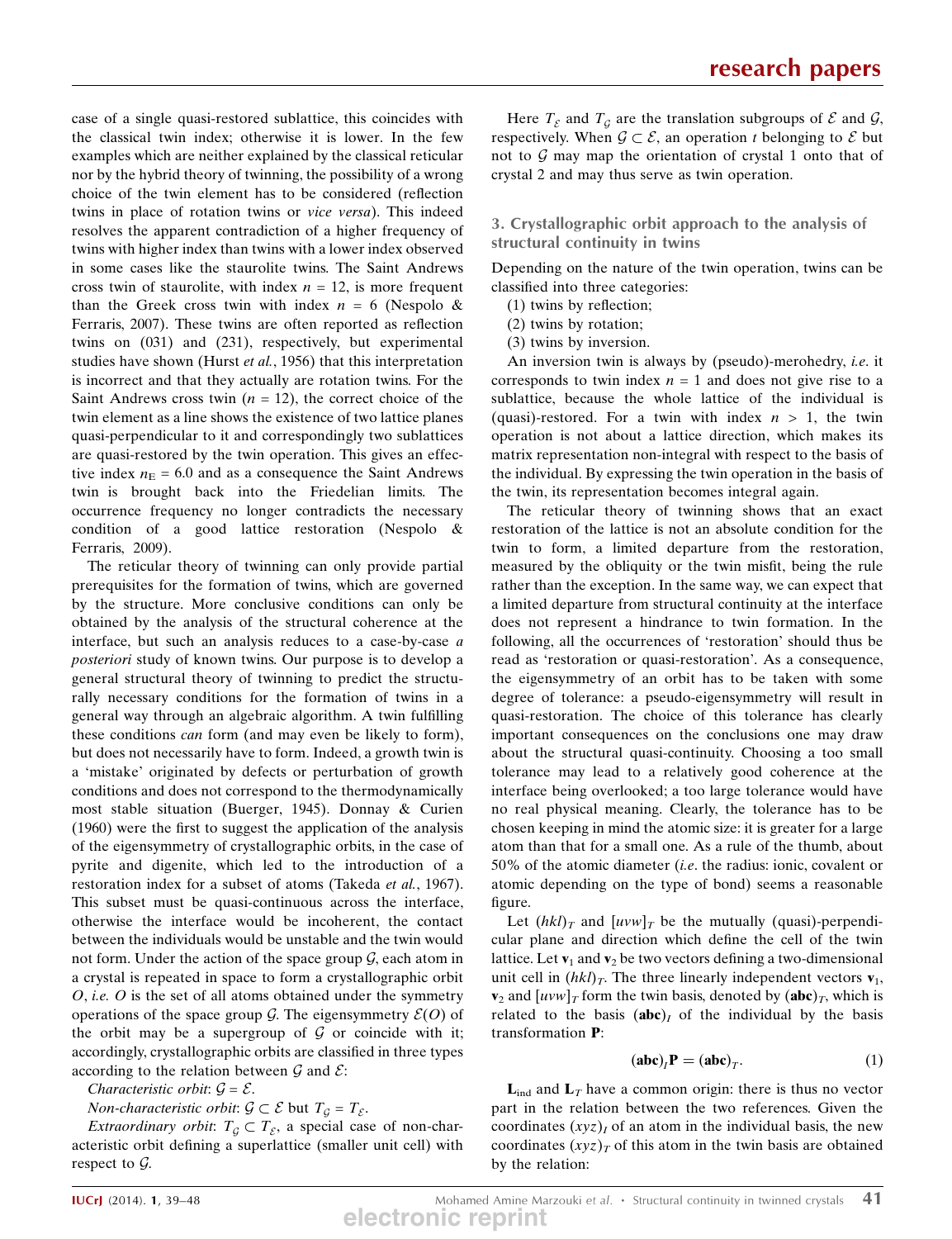$$
\mathbf{P}^{-1} \begin{pmatrix} x \\ y \\ z \end{pmatrix}_I = \begin{pmatrix} x \\ y \\ z \end{pmatrix}_T.
$$
 (1')

Each atom with coordinates  $r_i$  generates a crystallographic orbit  $O_i$  with eigensymmetry  $\mathcal{E}(O_i)$  under the action of the symmetry operations of the space group  $G$ . If the orbit is noncharacteristic, its eigensymmetry group  $\mathcal{E}(O_i)$  may contain the twin operation  $t$ , in which case the orbit is restored by the twin operation. This cannot be true for all the orbits, otherwise  $t$ would belong to the space group of the individual and the structure would be a single individual and not a twin. When the orbit is not fully restored, a subset of atoms belonging to the orbit can instead be restored. This subset is defined by a subgroup  $H$  of G obtained by intersecting the space groups of the individuals. Since the twin index is  $n > 1$ ,  $H$  is a proper subgroup of G, the translation subgroup of H is a subgroup of index  $n$  in the translation subgroup of  $\mathcal{G}$ .

Let  $G$  be the space group of one of the individuals of a twinned crystal. The twin operation  $t$  maps the first individual to the second individual (assuming, for ease of description, the case of a twofold twin) and the space group of the second individual is the conjugate group  $t \mathcal{G}t^{-1}$ . In addition, the twin operation  $t$  maps the lattice  $L$  of the first individual to the lattice  $t\mathbf{L}$  of the other individual and the intersection  $\mathbf{L}_T := \mathbf{L} \cap t \mathbf{L}$  is the twin lattice. Since  $t \mathbf{L}_T = t \mathbf{L} \cap t^2 \mathbf{L} = t \mathbf{L} \cap \mathbf{L}$  $= L_T$ , the twin operation fixes the twin lattice. The space group  $H$  compatible with the twin lattice is the intersection of the space groups of the two individuals, written with respect to the twin basis, *i.e.*  $H = G \cap t Gt^{-1}$ . The subgroup H is uniquely determined; it consists of those isometries which fix both individuals separately. In particular, its translation subgroup  $T_H$  consists of the translations by vectors from the twin lattice  $L<sub>T</sub>$ . The above relation is easily generalized to twin operations higher than twofold by replacing  $\mathbf{L}_1 \cap \mathbf{L}_2 = \mathbf{L} \cap t\mathbf{L}$  with  $\cap_i\mathbf{L}_i =$  $\bigcap_i t_i$ **L**<sub>1</sub>.

To find the elements of  $H$ , let  $W_i$ ,  $W_i$  be the linear and translation parts of a symmetry operation of the first individual, written with respect to the twin basis, *i.e.*  $(W_i, w_i) \in$  $P^{-1}$ GP. Since the linear parts of a space group act on its translation lattice, the elements belonging to  $H$  necessarily have an integral linear part  $W_i$ . Moreover, if  $(W_i, w_i)$  belongs to the intersection, the conjugate  $(W_i, w_j) = \mathcal{T}(W_i, w_i) \mathcal{T}^{-1}$ must be an element of the form  $(W'_i, w'_i) \in \mathbf{P}^{-1} \mathcal{G} \mathbf{P}$ . Choosing an element  $(W'_i, w'_i)$  with  $W'_i = W_j$ , one finally has to check whether  $w_j - w'_i \in \mathbf{L}_T$ . Since the translations in  $H$  are by vectors in  $\mathbf{L}_T$ , two elements  $(W_i, w_i)$  and  $(W_i, w_i')$  with the same linear part can only belong to  $\mathcal{H}$  if  $w_i - w'_i \in \mathbf{L}_T$ . This means that for a given element  $(W_i, w_i)$  of  $\mathbf{P}^{-1}$  GP one has to check elements of the form  $(W_i, w_i + v)$  for coset representatives v of **L** with respect to  $L_T$ .

The study of the orbit behaviour in the twin basis is characterized by the subgroup  $H$  and the matrix **P**. Considering the group–subgroup related space groups  $\mathcal{G} \supset \mathcal{H}$ , atoms which are symmetrically equivalent under  $G$ , *i.e.* belong to the same orbit of  $G$ , may become non equivalent under  $H$  (splitting of crystallographic orbits), and/or their site-symmetry group  $S$  can be

reduced (Wondratschek, 1993). Let  $O_i$  be an orbit under  $\mathcal{G}, [\mathcal{S}_i,$  $m(O<sub>i</sub>)$ ] the site symmetry group and the multiplicity of the orbit with respect to the conventional cell of  $G_i$ , and let  $[\mathcal{S}_{ij}]$ ,  $m(O_{ij})$ ] be defined correspondingly for a split orbit  $O_{ij}$  under  $H$ , the double index indicating the original orbit under  $G$ (index  $i$ ) as well as the number of split orbits stemming from it under restriction to  $H$  (index *i*).

In the case of splitting, the orbit  $O_i = \{g_k r_i, g_k \in G\}$  is divided into two or more orbits of  $H$ , with the same/or reduced site symmetry group  $S$  and a multiplicity equal or lower than  $m(O_i)$ . The atoms belonging to  $O_i$  have  $\mathbf{P}^{-1} \cdot \mathbf{g}_k \cdot r_i$  as coordinates in the twin besis. The possibilities of the splitting of the nates in the twin basis. The possibilities of the splitting of the orbit  $O_i$  are described by the following relations:

$$
[i] = \sum_{j=1}^{k} R_j, \quad R_j = \frac{|S(O_i)|}{|S(O_{ij})|}
$$
 (2)

where [i] is the finite index of  $H$  in  $G$ ,  $R_i$  is the ratio of the order of the site-symmetry groups of the orbits  $O_i$  and  $O_{ii}$  in  $\mathcal G$ and in  $H$ , respectively, and k is the number of orbits in  $H$ stemming from  $O_i$  in  $H$  (Wondratschek, 1993).

The atomic restoration by the twin operation can finally be realised in four cases.

(1) The orbit  $O_i$  is non-characteristic and its eigensymmetry  $\mathcal{E}(O_i)$  contains the twin operation t. In this case, **P** = **I**, where **I** is the identity matrix.

(2) The union of two or more orbits has an eigensymmetry which is higher than that of any of the orbits of the union. This may in particular happen in presence of a specialized metric corresponding, exactly or approximately, to a higher crystal family. In this case, if the twin operation is included in this higher eigensymmetry the set of atoms belonging to the union is restored although each orbit, taken separately, is not. The union can obviously be formed only from atoms with interchangable roles in the structure. For example, the union of orbits defined by crystallographically different types of oxygen, or of atoms having the same coordination environment although a different chemical species. Clearly, the fact that a different atom occurs in the same coordination on the opposite sides of the interface does not affect the structural continuity, especially if the atomic size is not extremely different. The choice of the orbits to be considered in the union must thus rely on the analysis of the structural roles of these orbits. From a formal viewpoint, the restoration occurs if t belongs to  $\mathcal{E}(U_g)$  where  $U_g = \bigcup_i O_i$  and i spans the orbits which are not restored by  $t$  and are occupied by atoms with similar structural role. Here again,  $P = I$ .

(3) When neither the orbits  $O_i$  nor their union  $U_G$  is restored, a split orbit  $O_{ij}$  under  $H$  may be restored by the twin operation t if its eigensymmetry  $\mathcal{E}(O_{ii})$  contains t.

(4) As in case (2) above, for orbits  $O_{ij}$  whose  $\mathcal{E}(O_{ij})$  does not contain the twin operation t, the union  $U_{\mathcal{H}} = \bigcup_{i,j} O_{ij}$ , defined on the same criteria as  $U_{\alpha}$ , has to be considered. The restoration of a union of orbits under  $H$  may in particular happen when the sublattice fixed by  $H$  has a specialized metric corresponding, exactly or approximately, to a higher crystal family.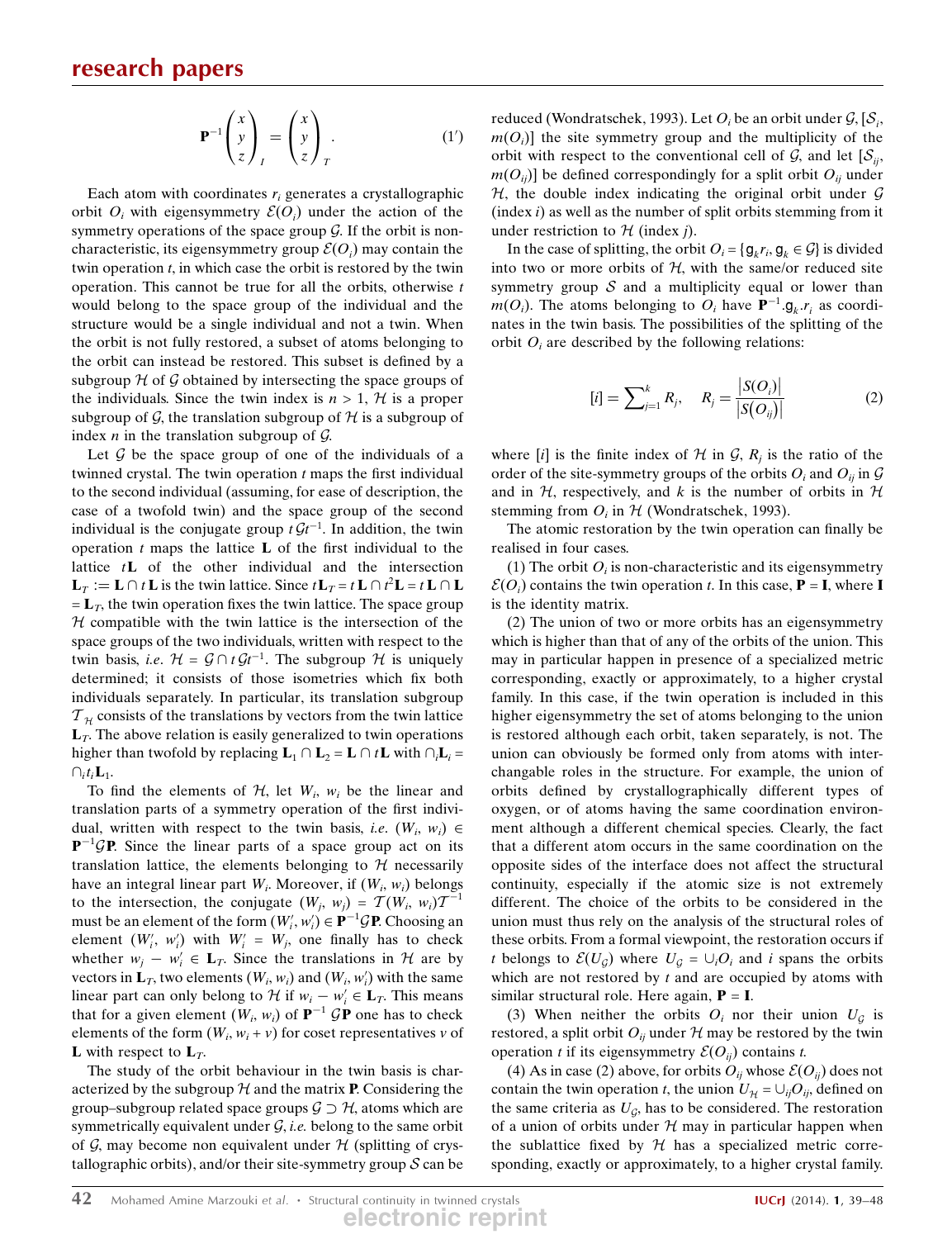Cases (1) and (3) could of course be subsumed under cases (2) and (4) as unions of a single orbit or split orbit, but we emphasize the importance of these cases by discussing them separately.

The actual analysis performed is exactly the same no matter whether the group considered is  $\mathcal G$  or  $\mathcal H$  and whether we work on a single orbit or a union of orbits. Let  $K$  be a general notation for either  $\mathcal G$  or  $\mathcal H$  and  $\mathcal O$  a general notation for one of  $O_i$ ,  $O_{ij}$ ,  $U_g$  or  $U_{\mathcal{H}}$ . If O is restored by the twin operation t, then the eigensymmetry  $\mathcal{E}(O)$  is a supergroup of K containing t. Such an orbit which belongs to the substructure continuing across the interface of the twin structure that is invariant under the twin operation explains (in part) the formation of the twin.

Because the eigensymmetry of (split) orbits or unions thereof is often approximate and as a consequence the restoration is imperfect, we need a quantitative measure for the degree of restoration. Let  $d_{\min}$  be the minimal distance between the position to which a chosen atom in  $O$  is mapped under the twin operation t and the atoms in O. If  $t \in \mathcal{E}(O)$ , then  $d_{\text{min}} = 0$  for all atoms in O. If t is only a pseudo-symmetry of O, then  $d_{\text{min}} > 0$  and its value is a measure for the degree of quasirestoration.

The advantage of dealing with split orbits under the intersection group  $\mathcal{H} = \mathcal{G} \cap t\mathcal{G}t^{-1}$  is that the value of  $d_{\min}$  is the same for all atoms in a split orbit under  $H$ , as is shown by the theorem in the Appendix A.

Let  $O^1$  be an orbit O in the first individual,  $O^2$  the corresponding orbit generated by the twin operation  $t$  in the second individual. The application of the twin operation t to  $O<sup>1</sup>$ generates  $O^2$ . For a fixed *orientation* of the twin element, the formation of a twin may result in a variable degree of atomic restoration depending on the *position* of the twin element in the unit cell, i.e. depending on which atoms are exposed to the surface or close to it. Since twinning is a point group phenomenon that occurs at a macroscopic level, the orientation of a twin element only determines the linear part of the twin operation, but not its translational part, corresponding to the position of the twin element. On the other hand, the operation which restores an orbit acts on the structure, at the microscopic (atomic) level and may well also contain an intrinsic translational part (glide or screw component). In other words, the twin operation one observes macroscopically as well as in the diffraction pattern as the overlap of differently oriented reciprocal lattices, can be realised at the atomic levels at different locations and with or without an intrinsic translation. This realisation of the twin operation is hereafter called a restoration operation. In order to find the possible restoration operations, one starts with the intersection group  $H$  and determines its minimal supergroups which contain an operation with the required linear part. However, dealing with split orbits for the intersection subgroup  $H$  simplifies the analysis drastically. For a single split orbit and pairs of split orbits one simply checks whether the (pseudo-) eigensymmetry contains an operation of the same type as the twin operation and with its geometric element parallel to that of the twin element. The eigensymmetry analysis then provides the

location of the twin element and the nature of the restoration operation.

 $O^1$  is restored if  $t \in \mathcal{E}(O^1)$  or if  $d_{\min}$  is lower than a certain threshold which depends on the atomic size (being smaller for smaller atoms). When comparable degrees of restoration are obtained for different locations of the twin element, the probability of twin formation is higher because the twin can form at different stages of crystal growth, corresponding to different atomic surfaces exposed when the twin formation starts. In the opposite case, a higher probability of formation corresponds to the occurrence of a stacking defect, during crystal growth, on a surface corresponding to more restricted, possibly unique, locations of the twin element.

## 4. Case study: the melilite twins

Melilite is a group of sorosilicate minerals with general formula  $X_2YZ_2O_7$  with  $X = Ca$ , Na, Sr, K in octahedral coordination,  $Y = Mg$ , Al, Fe, B in tetrahedral coordination and  $Z = Si$ , Al again in tetrahedral coordination. These minerals crystallize in space groups of type  $P\bar{4}2_1m$  with X and Z in Wyckoff positions 4e, Y in Wyckoff position 2a and oxygen atoms distributed over three different Wyckoff positions, 2c, 4e and 8f, respectively. We have analysed the structure reported by Bindi & Bonazzi (2005) for which  $a =$ 7.826 (1),  $c = 5.004$  (1) Å. The atomic coordinates are given in Table 1, together with an analysis of the quasi-restoration of each orbit. This analysis has been performed with the PSEUDO program (Capillas et al., 2011) at the Bilbao Crystallographic Server (Aroyo et al., 2006). Given the difference in the dimensions of the cations and the anions, a tolerance of  $1 \text{ Å}$  for the former and  $1.5 \text{ Å}$  for the latter has been used to evaluate the pseudo-eigensymmetry.

Two twins in melilite are reported by Deer et al. (1997), with reflections in {001} and {100} as twin operations: both are twins by merohedry so that  $L_T$  coincides with  $L_{ind}$ . The analysis has to be performed on planes, not on forms, and for this reason in the following the planes (001) and (100) are used; the result is obviously exactly the same if another plane from the same form is used. Since the twins are by merohedry, the intersection group  $\mathcal{H} = \mathcal{G} \cap t\mathcal{G}t^{-1}$  coincides with the group  $\mathcal{G}$  of the individual which is of type  $P\overline{4}2_1m$  (No. 113). The minimal supergroups containing symmetry operations with the required linear parts are (all symmetry operations are expressed with respect to the standard setting of  $\overline{P42_1m}$ ):

(1) P4/mbm (No. 127), with the symmetry operation  $m x, y, 0$ for the (001) twin and  $b\frac{1}{4}$ , y, z for the (100) twin;

(2) *P4/nmm* (No. 129), with  $n(\frac{1}{2}, 0)$  *x*, *y*, 0 for the (001) twin and  $m\ 0, y, z$  for the (100) twin;

(3)  $P4_2/mnm$  (No. 136), with  $m x, y, \frac{1}{4}$  for the (001) twin and  $n(0,\frac{1}{2},\frac{1}{2})$   $\frac{1}{4}$ ,y,z for the (100) twin;

(4) *P*4<sub>2</sub>/*ncm* (No. 138), with  $n(\frac{1}{2}, 0)$  *x*,  $y, \frac{1}{4}$  for the (001) twin and  $c$  0,y,z for the (100) twin.

The last two columns in Table 1 give the respective restoration operations contained in the eigensymmetry of the different orbits.

Both (001) and (100) twins are by merohedry, with the whole lattice restored by the twin operations. The degree of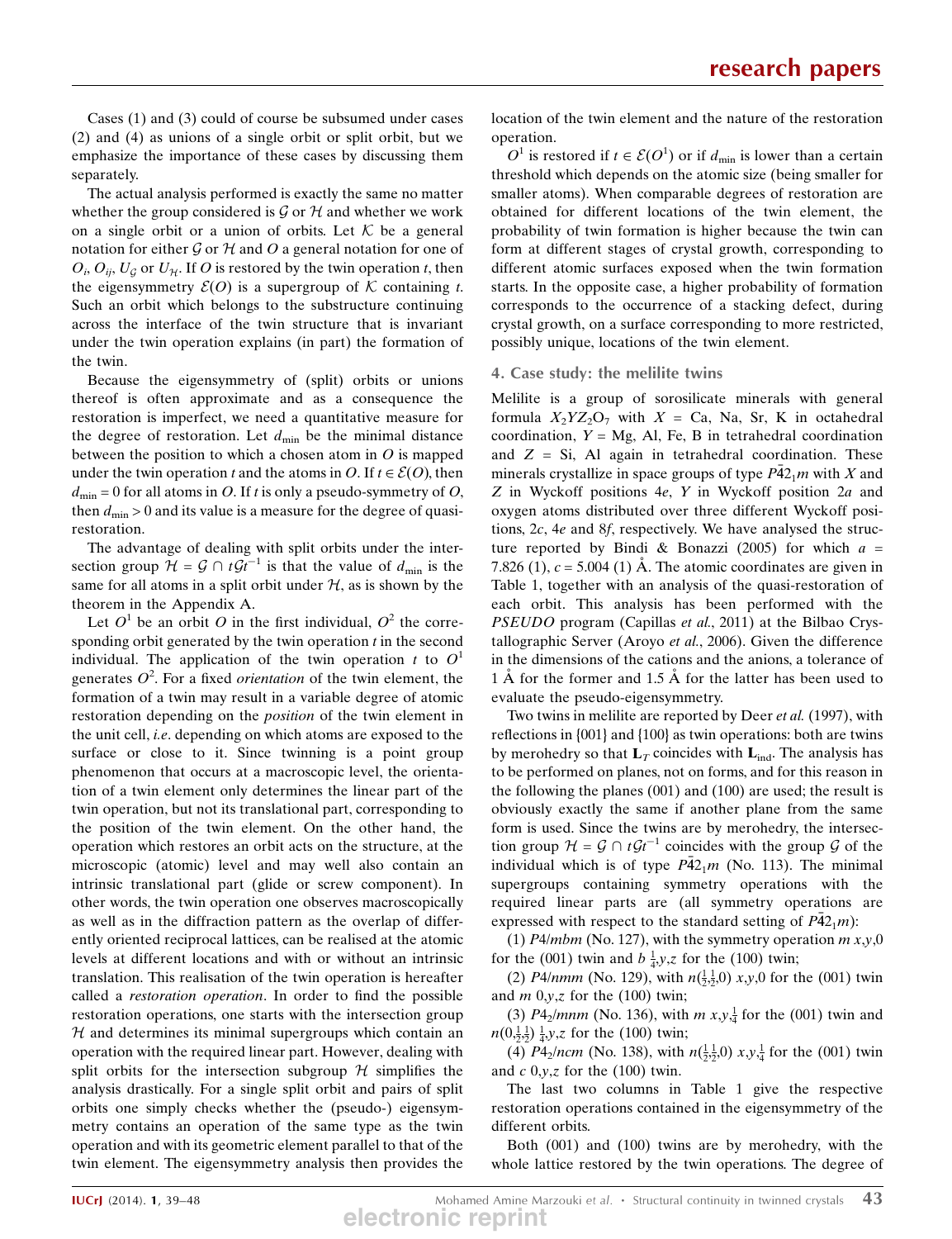Table 1

Atomic coordinates of melilite (after Bindi & Bonazzi, 2005) and analysis of the quasi-restoration of each orbit.

The orbit (pseudo)-eigensymmetry is given as the minimal distance between atoms quasi-restored by the twin operations. This distance coincides with the degree of pseudo-symmetry ( $\Delta_{\text{max}}$ ) obtained by PSEUDO (Capillas et al., 2011) as the maximal distance between atoms produced by the additional symmetry operations of  $\mathcal{E}(O)$ . (P, p) is the matrix-column pair relating the coordinate system of G to that of  $\mathcal{E}(O)$ . The restoration operations are given with respect to the coordinate system of G.

| Site             | Wyckoff<br>position | Coordinates                         | $\mathcal{E}(O)$                           | (P, p)                                                                                                                                                                                                                                           | $d_{\min}$<br>(A)          | Restoration operations<br>for $(001)$ twin                                                                                  | Restoration operations<br>for $(100)$ twin                                           |
|------------------|---------------------|-------------------------------------|--------------------------------------------|--------------------------------------------------------------------------------------------------------------------------------------------------------------------------------------------------------------------------------------------------|----------------------------|-----------------------------------------------------------------------------------------------------------------------------|--------------------------------------------------------------------------------------|
| $\boldsymbol{X}$ | 4e                  | 0.3316(1)<br>0.1684(1)<br>0.5065(2) | P4/mbm                                     | (I   000)                                                                                                                                                                                                                                        | 0.0651                     | m x, y, 0                                                                                                                   | $b\frac{1}{4}y, z$                                                                   |
| Y                | 2a                  | $\bf{0}$                            | P4/mmm                                     |                                                                                                                                                                                                                                                  | $\boldsymbol{0}$           | m x, y, 0                                                                                                                   | $b\frac{1}{4}y, z$                                                                   |
|                  |                     | $\overline{0}$<br>$\mathbf{0}$      |                                            | $\begin{pmatrix} 1 & 1 & 0 &  0 \\ \bar{1} & 1 & 0 &  0 \\ 0 & 0 & 1 &  0 \end{pmatrix}$                                                                                                                                                         |                            | $n(\frac{1}{2},\frac{1}{2},0)$ x,y,0                                                                                        | $m\ 0,y,z$                                                                           |
| Z                | 4e                  | 0.1399(2)<br>0.3601(1)<br>0.9359(3) | P4/mbm                                     | (I   000)                                                                                                                                                                                                                                        | 0.6415                     | m x, y, 0                                                                                                                   | $b\frac{1}{4}y, z$                                                                   |
| O1               | 2c                  | 0.5<br>$\theta$                     | P4/nmm                                     | $(I   \frac{13}{44}0)$                                                                                                                                                                                                                           | $\overline{0}$             | $n(\frac{1}{2},\frac{1}{2},0)$ x,y,0                                                                                        | $m\left(0,y,z\right)$                                                                |
|                  |                     | 0.1805(9)                           | I4/mmm                                     |                                                                                                                                                                                                                                                  | 0.6956                     | $m x, y, \frac{1}{4} n(\frac{1}{2}, \frac{1}{2}, 0) x, y, 0$                                                                | $n(0,\frac{1}{2},\frac{1}{2})$ $\frac{1}{4}$ , y, z m 0, y, z                        |
| O <sub>2</sub>   | 4e                  | 0.1408(5)<br>0.3592(5)<br>0.2558(9) | $P4\sqrt{mm}$                              | $\left( \begin{matrix} I & 0 & \frac{11}{24} \\ I & 0 & \frac{11}{24} \end{matrix} \right)$                                                                                                                                                      | 0.0580                     | <i>m</i> $x, y, \frac{1}{4}$                                                                                                | $n(0,\frac{1}{2},\frac{1}{2})$ $\frac{1}{4}$ , $y$ , z                               |
| O <sub>3</sub>   | 8f                  | 0.0795(6)<br>0.1868(5)<br>0.7864(6) | $P4\sqrt{mm}$<br>$P4\sqrt{n}$ cm<br>P4/nmm | $\begin{array}{c} ( \left[ \begin{array}{c c} 1 & 0 \frac{11}{24} \end{array} \right) \\ ( \left[ \begin{array}{c c} 1 & \frac{131}{444} \end{array} \right) \\ ( \left[ \begin{array}{c c} 1 & \frac{130}{440} \end{array} \right) \end{array}$ | 0.3643<br>1.2422<br>1.2443 | <i>m</i> $x, y, \frac{1}{4}$<br>$n(\frac{1}{2},\frac{1}{2},0)$ x,y, $\frac{1}{4}$<br>$n(\frac{1}{2},\frac{1}{2},0)$ x, y, 0 | $n(0,\frac{1}{2},\frac{1}{2})$ $\frac{1}{4}$ , $y$ , $z$<br>$c\,0,y,z$<br>$m\ 0,y,z$ |

structural restoration is the same for both twins, since the minimal supergroups of  $\bar{P42}_1m$  containing a restoration operation for one of the twins also contain one for the other twin. All cation orbits are approximately restored by a reflection located at the origin for the  $(001)$  twin and by a  $b$ glide reflection shifted  $\frac{1}{4}$  from the origin for the (100) twin, with displacements ranging from 0 (perfect restoration) to 0.6415 A. On the other hand, all anions are quasi-restored by a reflection shifted  $\frac{1}{4}$  from the origin for the (001) twin and by an *n*-glide reflection shifted  $\frac{1}{4}$  from the origin for the (100) twin, with displacements between  $0.0580$  and  $0.6956$  Å. The two further possible restorations for  $O_3$  correspond to different pseudo-eigensymmetries but the much higher value of  $d_{\min}$ makes their contribution hardly significant.

More recently, a further reflection twin, on (120), has been reported in melilite by Bindi et al. (2003). The restoration under the action of the twin operation has to be checked in  $\mathcal{G} =$  $P\bar{4}2_1m$  for each orbit  $O_i$  [this is easily done by inspecting Table 1:  $\mathcal{E}(O)$  never contains  $m_{[1\bar{2}0]}$  as well as for the union  $\mathcal{U}_{\mathcal{G}}$  of atoms with similar structural role, i.e. Y and Z, which are both in tetrahedral coordination, and the three types of oxygen atoms (Table 2). Neither  $\mathcal{E}(O_i)$  nor  $\mathcal{E}(\mathcal{U}_{\mathcal{G}})$  contain  $m_{[1\bar{2}0]}$  as a proper or pseudo-symmetry which therefore does not restore any orbit or union of orbits under  $G$ . The next step is to check for the restoration of split orbits under  $H$ .

In a tetragonal lattice, a plane  $(hk0)$  is exactly perpendicular to the direction with the same indices  $[hk0]$ ; the direction  $[1\overline{2}0]$ is therefore exactly perpendicular to the twin plane, which can thus also be indicated as  $m_{[1\bar{2}0]}$ . This perpendicularity imposed by the metric of the lattice is known as intrinsic TLS or iTLS (Nespolo & Ferraris, 2006). Twinning is by reticular polyholohedry, with twin index  $n = 5$  (for details, see Nespolo & Ferraris, 2004b). The two shortest in-plane directions are [210] and [001] so that the transformation from the basis of the individual to that of the twin, see equation (1), is immediately obtained as follows:

$$
(\mathbf{abc})_I \begin{pmatrix} 1 & 2 & 0 \\ \bar{2} & 1 & 0 \\ 0 & 0 & 1 \end{pmatrix} = (\mathbf{abc})_T.
$$

Applying the inverse transformation, the twin plane in the basis of the twin lattice becomes (100) or  $m_{[100]}$ , equation (1'):

$$
\mathbf{P}^{-1}\begin{pmatrix} 1\\ \bar{2} \\ 0 \end{pmatrix}_{I} = \begin{pmatrix} 1/5 & \bar{2}/5 & 0\\ 2/5 & 1/5 & 0\\ 0 & 0 & 1 \end{pmatrix} \begin{pmatrix} 1\\ \bar{2} \\ 0 \end{pmatrix}_{I} = \begin{pmatrix} 1\\ 0 \\ 0 \end{pmatrix}_{I}
$$

so that the matrix representation  **of the twin operation**  $t$  **in** the twin basis is simply:

$$
\mathbf{T} = \begin{pmatrix} \bar{1} & 0 & 0 \\ 0 & 1 & 0 \\ 0 & 0 & 1 \end{pmatrix}.
$$

In our case,  $H = \mathcal{G} \cap t\mathcal{G}t^{-1} = P\bar{4}$ ,  $a = 17.4995$ ,  $c = 5.0040 \text{ Å}$ : in fact, neither the 2-fold axis nor the reflection plane contained in G fix the twin lattice, whereas the  $\bar{4}$  axis does fix it and is common to  $\mathcal G$  and  $t\mathcal{G}t^{-1}$ .

Table 2 Analysis of the eigensymmetry of  $U_{\mathcal{G}}$ ,  $\mathcal{G} = P\overline{4}2_1m$ .

| ${\mathcal U}_{{\mathcal G}}$ | $\mathcal{E}(U_c)$   | $({\bf P}'_{ij},{\bf p}'_{  ij})^{-1}$ | $[1\bar{2}0]_{\mathcal{E}(\mathcal{U}_{\mathcal{G}})}$ |
|-------------------------------|----------------------|----------------------------------------|--------------------------------------------------------|
| YUZ                           | P4/mbm               | (I   000)                              | $[1\overline{2}0], \notin$                             |
| $O_1 \cup O_2$                | P4 <sub>2</sub> /mmm | $(I   0\frac{11}{24})$                 | $[120], \notin$                                        |
| $O_1 \cup O_3$                | P4 <sub>2</sub> /mmm | $(1   0_{24}^{\rm H})$                 | $[120], \notin$                                        |
| $O_2 \cup O_3$                | $P42$ /mnm           | $(1   0_{24}^{11})$                    | $[120], \notin$                                        |
| $O_1 \cup O_2 \cup O_3$       | P4 <sub>2</sub> /mnm | $(1   0\frac{11}{24})$                 | $[120], \notin$                                        |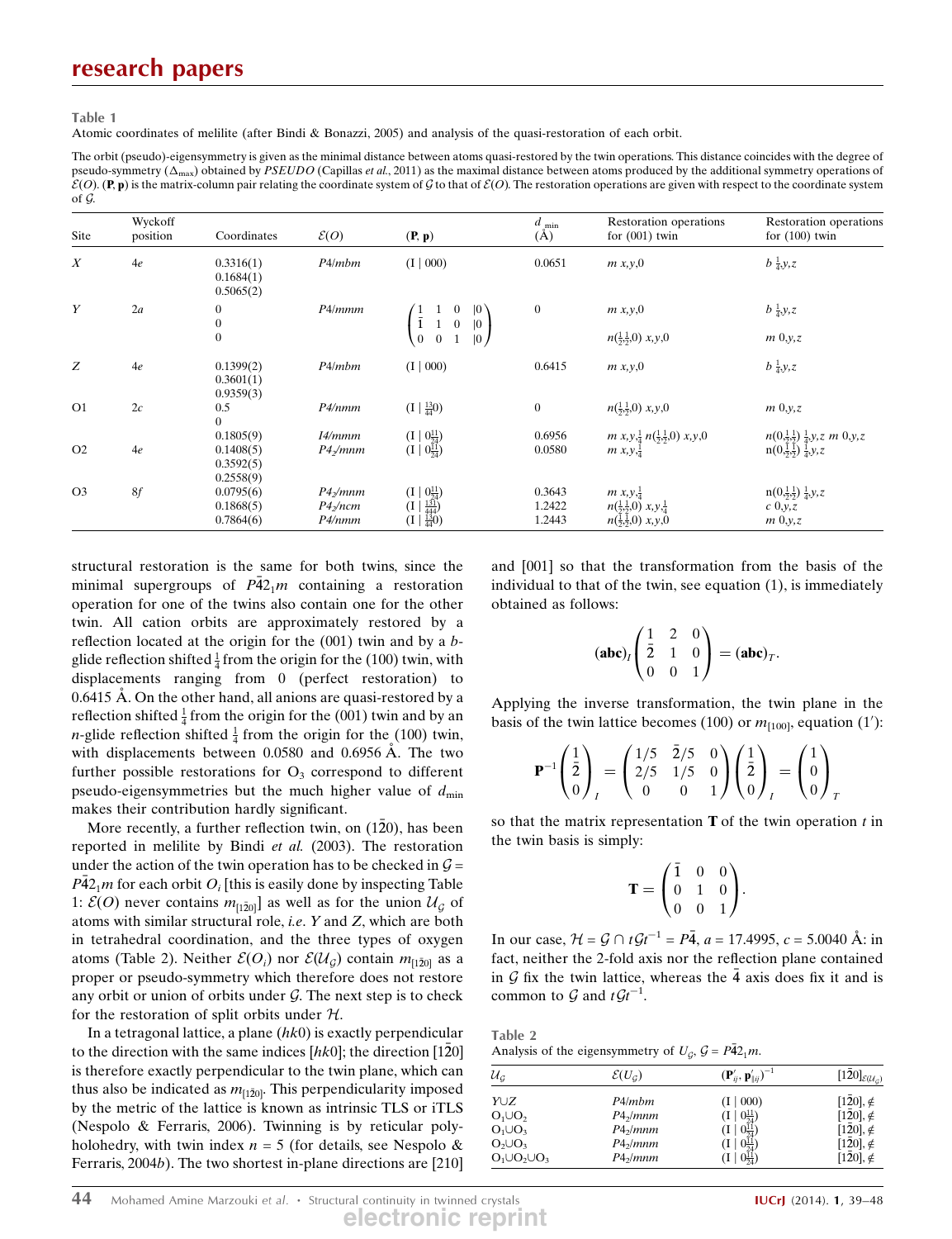Let  $m(O_i)$  be the multiplicity of each orbit  $O_i$  in  $\mathcal{G}, i \in \{1, 2, \ldots\}$ ..6, and let  $n_i$  be the number of the atoms of the orbit  $O_i$  in the unit cell of the twin lattice. Then:

$$
n_i=|\mathbf{P}|.m(O_i)
$$

where  $|\mathbf{P}|$  is the determinant of the transformation matrix **P**. The number of atoms  $n_i$ , equivalent under  $G$ , is divided in the twin basis on s non-equivalent subsets of atoms under the subgroup H: each subset corresponds to a split orbit  $O_{ii}$ indexed by s and such that:

$$
\sum_{j=1}^s m(O_{ij}) = |\mathbf{P}| m(O_i) = n_i
$$

:

The restoration of a split orbit  $O_{ij}$  is realised when  $\mathcal{E}(O_{ij})$ contains a restoration operation with linear part  $m_{[100]_T}$ . The extensions of  $P\bar{4}$  (No. 81) containing such an operation are  $P\bar{4}m2$  (No. 115),  $P\bar{4}c2$  (No. 116),  $P\bar{4}b2$  (No. 117) and  $P\bar{4}n2$ (No. 118); the corresponding restoration operations are m 0,y,z, c 0,y,z,  $b\frac{1}{4}$ ,y,z and  $n(0,\frac{1}{2},\frac{1}{2})\frac{1}{4}$ ,y,z<sub>2</sub> respectively. To evaluate whether a split orbit under  $\mathcal{H} = P\bar{4}$  is quasi-restored by the operation in  $G$ , one checks whether one of these four operations maps a split orbit either to itself or to another split orbit of the same type (within the accepted tolerance). This is what is displayed in Tables 3–8. It turns out that the reflection located in the origin gives by far the best restoration results, therefore we will only discuss the restoration by the operation  $m\,0,y,z.$ 

The atoms of type X in Wyckoff position  $4e$  for  $\mathcal{G} = P\overline{4}2_1m$ fall under the action of the subgroup  $H$  into five split orbits in Wyckoff position 4h for  $H = P\overline{4}$ , each having four atoms in the unit cell of the twin lattice. The split orbit  $X_1$  is almost perfectly restored (with a deviation of 0.03764 A),  $X_4$  and  $X_5$ are also quasi-restored with a much larger but still acceptable deviation  $(0.8617 \text{ Å})$ .

The atoms of type Y in Wyckoff position  $2a$  fall into four split orbits, two of which have four atoms in the twin cell and the other two a single atom. The two split orbits with a single atom in the twin cell are perfectly restored; the split orbit  $Y_4$  is quasi-restored to the split orbit  $Z_3$  with a deviation of  $0.6493$  A. This is an admissible replacement, since both the Y and the Z atoms are in tetrahedral coordination.

The atoms of type  $Z$  in Wyckoff position  $4e$  fall again into five split orbits each having four atoms in the twin cell. Besides the split orbit  $Z_3$  which is interchanged with  $Y_4$ , three more split orbits are approximately restored (with deviations between  $0.5621$  and  $0.9793$  Å).

The oxygen atoms in Wyckoff position  $2c$  fall into two orbits with four atoms in the twin cell and one orbit with two atoms in the twin cell. The split orbit with two atoms is exactly restored, the other two split orbits are only quasi-restored when the threshold for anions is relaxed to  $1.5 \text{ Å}$  (deviations 1.1740 and 1.3402  $\AA$ ) and one may doubt whether these are still meaningful for the formation of the twin. The oxygen atoms in Wyckoff position 4e fall into five split orbits (each having four atoms in the twin cell). The split orbits  $O_{25}$  and  $O_{22}$ are approximately restored to themselves (with deviations of 0.5432 and 0.9856 Å), the orbit  $O_{24}$  is quasi-restored to the split orbit  $O_{34}$  belonging to the oxygen atoms in Wyckoff

| -<br>٠ |  |
|--------|--|
|--------|--|

Analysis of the split orbits  $X_j$  stemming from X under  $\mathcal{H} = P\overline{A}$ .

A split orbit  $X_i$  is quasi-restored to a split orbit  $X_k$  (which may be the same as  $X_i$ ) by a twin operation if the approximate eigensymmetry  $\mathcal E$  of the union  $X_i \cup X_k$  contains (with  $d_{\min}$  within the accepted tolerance) one of  $P\bar{4}m_2$ ,  $P\bar{4}c_2$ ,  $P\overline{4}b2$  or  $P\overline{4}n2$ , corresponding to the admissible restoration operations m 0,y,z, c 0,y,z,  $b\frac{1}{4}$ ,y,z and  $n(0,\frac{1}{22})\frac{1}{4}$ ,y,z, which are abbreviated as m, c, b and n in the tables.

|       | Orbit Coordinates             |    | Wyckoff Restoration Restored<br>positions operation | to      | $d_{\min}$<br>(A) |
|-------|-------------------------------|----|-----------------------------------------------------|---------|-------------------|
| $X_1$ | 0.99896, 0.16632, 0.5065      | 4h | m                                                   | $X_1$   | 0.0364            |
| $X_2$ | 0.19896, 0.56632, 0.5065      | 4h |                                                     |         |                   |
| $X_3$ | 0.39896, 0.96632, 0.5065      | 4h |                                                     |         |                   |
| $X_4$ | 0.79896, 0.76632, 0.5065      | 4h | m                                                   | $X_4$   | 0.8104            |
| $X_5$ | $0.59896, 0.36632, 0.5065$ 4h |    | m                                                   | $X_{5}$ | 0.8617            |

Table 4

Analysis of the split orbits  $Y_j$  stemming from Y under  $\mathcal{H} = P\overline{A}$ .

Same conventions as in Table 3.

| Orbit   | Coordinates | Wyckoff<br>positions | Restoration<br>operation | Restored<br>to | $a_{\min}$<br>Ă) |
|---------|-------------|----------------------|--------------------------|----------------|------------------|
| $Y_1$   | 0, 0, 0     | 1a                   | m                        | $Y_1$          | $\theta$         |
|         |             |                      | h                        | $Y_{2}$        | $\Omega$         |
| $Y_{2}$ | 0.5, 0.5, 0 | 1c                   | m                        | $Y_{2}$        | $\Omega$         |
|         |             |                      | h                        | $Y_1$          | $\Omega$         |
| $Y_3$   | 0.2, 0.4, 0 | 4h                   | h                        | $Z_3$          | 0.6493           |
| $Y_4$   | 0.9, 0.3, 0 | 4h                   | m                        | $Z_{3}$        | 0.6493           |

Table 5

Analysis of the split orbits  $Z_j$  stemming from Z under  $\mathcal{H} = P\overline{A}$ .

Same conventions as in Table 3.

| Orbit   | Coordinates              | Wyckoff<br>positions | Restoration Restored<br>operation | to      | $d_{\min}$<br>(A) |
|---------|--------------------------|----------------------|-----------------------------------|---------|-------------------|
| $Z_1$   | 0.88394, 0.12798, 0.9359 | 4h                   | m                                 | $Z_{1}$ | 0.7061            |
| $Z_{2}$ | 0.08394, 0.52798, 0.9359 | 4h                   | m                                 | $Z_{2}$ | 0.9793            |
| $Z_{3}$ | 0.28394, 0.92798, 0.9359 | 4h                   | m                                 | $Y_{A}$ | 0.6493            |
|         |                          |                      | h                                 | $Y_3$   | 0.6493            |
| $Z_4$   | 0.68394, 0.72798, 0.9359 | 4h                   |                                   |         |                   |
| $Z_5$   | 0.48394, 0.32798, 0.9359 | 4h                   | m                                 | Zς      | 0.5621            |

Table 6

Analysis of the split orbits O<sub>1j</sub> stemming from O<sub>1</sub> under  $\mathcal{H} = P\overline{4}$ .

Same conventions as in Table 3. The restorations with  $d_{\min}$  below 1 Å are highlighted in bold.

| Orbit    | Coordinates      | Wyckoff<br>positions | Restoration<br>operation | Restored<br>to | min<br>A) |
|----------|------------------|----------------------|--------------------------|----------------|-----------|
| $O_{11}$ | 0.5, 0, 0.1805   | 2g                   | m                        | $O_{11}$       | 0         |
|          |                  |                      | n                        | $O_{11}$       | 0.6956    |
| $O_{12}$ | 0.1, 0.2, 0.1805 | 4h                   | m                        | $O_{21}$       | 1.3402    |
|          |                  |                      | $\mathcal{C}$            | $O_{36}$       | 0.5632    |
|          |                  |                      | b                        | $O_{34}$       | 1.4183    |
|          |                  |                      | n                        | $O_{35}$       | 1.2773    |
| $O_{13}$ | 0.3, 0.6, 0.1805 | 4h                   | m                        | $O_{35}$       | 1.1740    |
|          |                  |                      | h                        | $O_{36}$       | 0.2527    |
|          |                  |                      | n                        | $O_{21}$       | 1.3251    |

position 8f (with deviation 0.4103  $\AA$ ) and the remaining two orbits are quasi-restored to different split orbits with deviations between 1 and  $1.5 \text{ Å}$ . Finally, the oxygen atoms in Wyckoff position 8f fall into ten split orbits with four atoms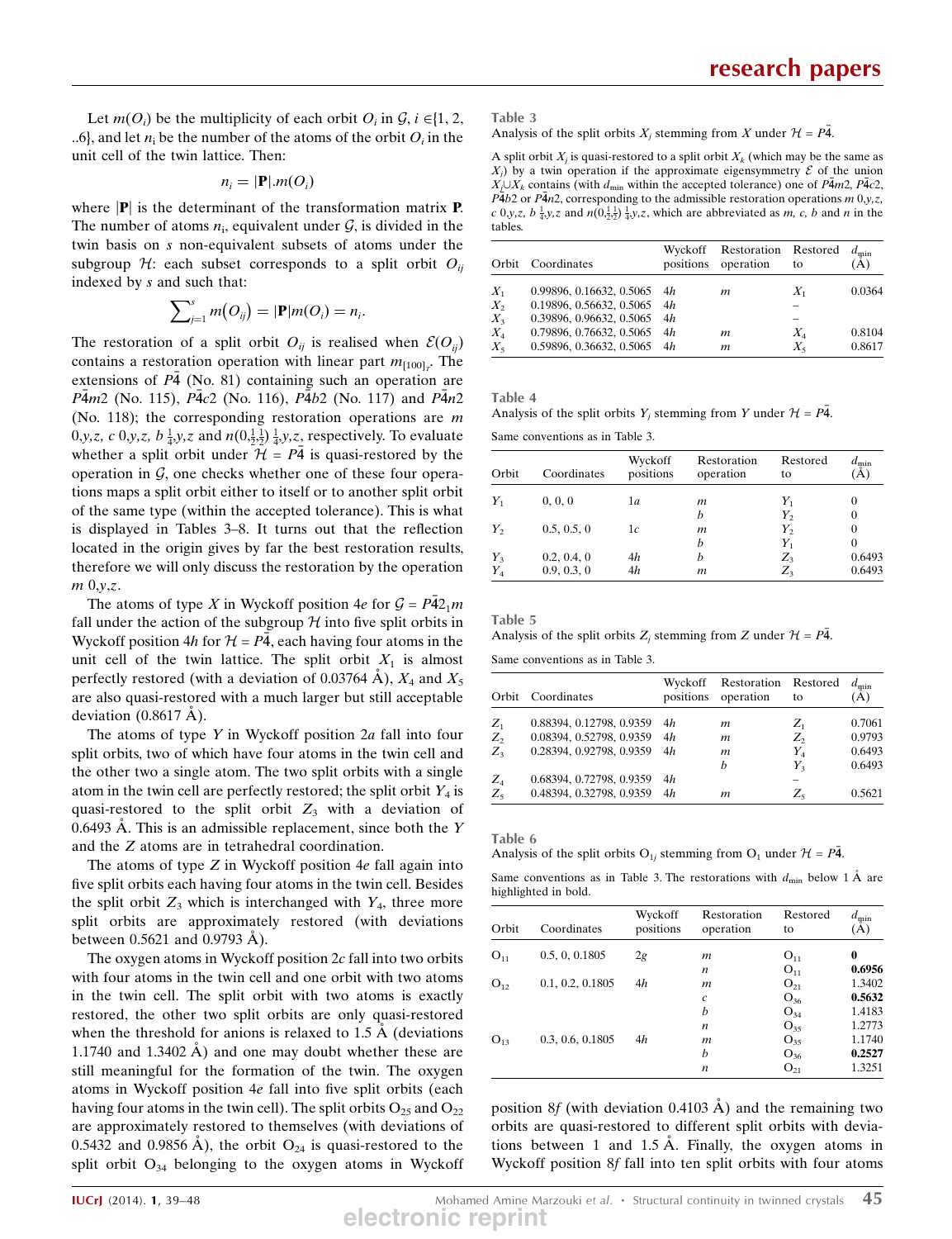# research papers

### Table 7

Analysis of the split orbits O<sub>2j</sub> stemming from O<sub>2</sub> under  $\mathcal{H} = P\overline{4}$ . Same conventions as in Table 3.

| Orbit    | Coordinates              | Wyckoff<br>positions | Restoration<br>operation | Restored<br>to | $d_{\min}$<br>(A) |
|----------|--------------------------|----------------------|--------------------------|----------------|-------------------|
| $O_{21}$ | 0.88448, 0.12816, 0.2558 | 4h                   | $\mathfrak{m}$           | $O_{12}$       | 1.3402            |
|          |                          |                      | $\mathfrak{m}$           | $O_{31}$       | 1.4748            |
|          |                          |                      | $\mathcal{C}$            | $O_{21}$       | 0.3182            |
|          |                          |                      | n                        | $O_{13}$       | 1.3251            |
| $O_{22}$ | 0.08448, 0.52816, 0.2558 | 4h                   | $\boldsymbol{m}$         | $O_{22}$       | 0.9856            |
|          |                          |                      | $\mathcal{C}$            | $O_{32}$       | 1.0051            |
|          |                          |                      | h                        | $O_{37}$       | 1.2569            |
|          |                          |                      | $\boldsymbol{n}$         | $O_{22}$       | 1.3950            |
| $O_{23}$ | 0.28448, 0.92816, 0.2558 | 4h                   | $\mathfrak{m}$           | $O_{36}$       | 1.4560            |
|          |                          |                      | $\mathcal{C}$            | $O_{38}$       | 1.1174            |
|          |                          |                      | h                        | $O_{35}$       | 1.1016            |
|          |                          |                      | n                        | $O_{32}$       | 1.4935            |
| $O_{24}$ | 0.68448, 0.72816, 0.2558 | 4h                   | m                        | $O_{34}$       | 0.4103            |
|          |                          |                      | $\mathcal{C}$            | $O_{24}$       | 1.0825            |
|          |                          |                      | h                        | $O_{39}$       | 1.3750            |
|          |                          |                      | $\boldsymbol{n}$         | $O_{36}$       | 1.4279            |
| $O_{25}$ | 0.48448, 0.32816, 0.2558 | 4h                   | $\mathfrak{m}$           | $O_{25}$       | 0.5432            |
|          |                          |                      | $\mathfrak c$            | $O_{35}$       | 1.1363            |
|          |                          |                      | c                        | $O_{310}$      | 1.4764            |

Table 8

| Analysis of the split orbits O <sub>3i</sub> stemming from O <sub>3</sub> under $H = P4$ . |  |
|--------------------------------------------------------------------------------------------|--|
|--------------------------------------------------------------------------------------------|--|

Same conventions as in Table 3.

| Orbit             | Coordinates              | Wyckoff<br>positions | Restoration<br>operation             | Restored<br>to        | $d_{\min}$<br>(A) |
|-------------------|--------------------------|----------------------|--------------------------------------|-----------------------|-------------------|
|                   |                          |                      |                                      |                       |                   |
| $O_{31}$          | 0.94118, 0.06916, 0.7864 | 4h                   | m                                    | $O_{21}$              | 1.4748            |
|                   |                          |                      | $\boldsymbol{c}$                     | $O_{31}$              | 0.4452            |
|                   |                          |                      | b                                    | $O_{310}$             | 1.0048            |
|                   |                          |                      | n                                    | $O_{310}$             | 1.4670            |
| $\mathrm{O}_{32}$ | 0.14118, 0.46916, 0.7864 | 4h                   | m                                    | $O_{32}$              | 1.0794            |
|                   |                          |                      | $\boldsymbol{c}$                     | $O_{22}$              | 1.0051            |
|                   |                          |                      | b                                    | $O_{38}$              | 1.3284            |
|                   |                          |                      | $\boldsymbol{n}$                     | $O_{23}$              | 1.4935            |
| $O_{33}$          | 0.34118, 0.86916, 0.7864 | 4h                   | m                                    | $O_{39}$              | 1.2177            |
|                   |                          |                      | $\boldsymbol{c}$                     | $O_{37}$              | 1.1345            |
|                   |                          |                      | $\boldsymbol{n}$                     | $O_{33}$              | 0.7824            |
| $O_{34}$          | 0.74118, 0.66916, 0.7864 | 4h                   | m                                    | $O_{24}$              | 0.4103            |
|                   |                          |                      | $\boldsymbol{c}$                     | $O_{39}$              | 1.3239            |
|                   |                          | 4h                   | b                                    | O <sub>12</sub>       | 1.4183            |
| $O_{35}$          | 0.54118, 0.26916, 0.7864 |                      | $\mathfrak{m}$                       | $O_{13}$              | 1.1740            |
|                   |                          |                      | $\boldsymbol{m}$                     | $O_{35}$              | 1.4413            |
|                   |                          |                      | $\boldsymbol{c}$                     | $O_{25}$              | 1.1363            |
|                   |                          |                      | b                                    | $O_{23}$              | 1.1016            |
|                   |                          |                      | $\boldsymbol{n}$                     | O <sub>12</sub>       | 1.2773            |
|                   |                          |                      | n                                    | $O_{38}$              | 1.4677            |
| $O_{36}$          | 0.89444, 0.20938, 0.7864 | 4h                   | m                                    | $O_{23}$              | 1.4560            |
|                   |                          |                      | $\boldsymbol{c}$                     | O <sub>12</sub>       | 0.5632<br>0.2527  |
|                   |                          |                      | b                                    | $O_{13}$              |                   |
|                   |                          | 4h                   | $\boldsymbol{n}$                     | $O_{24}$              | 1.4279            |
| $O_{37}$          | 0.09444, 0.60938, 0.7864 |                      | $\boldsymbol{c}$<br>b                | $O_{33}$              | 1.1345<br>1.2569  |
|                   |                          |                      |                                      | $O_{22}$<br>$O_{37}$  | 0.5190            |
| $O_{38}$          | 0.29444, 0.00938, 0.7864 | 4h                   | $\boldsymbol{n}$<br>$\boldsymbol{m}$ | $O_{38}$              | 0.3283            |
|                   |                          |                      | $\boldsymbol{c}$                     | $O_{23}$              | 1.1174            |
|                   |                          |                      | b                                    | $O_{32}$              | 1.3284            |
|                   |                          |                      | $\boldsymbol{n}$                     | $O_{35}$              | 1.4677            |
| $O_{39}$          | 0.69444, 0.80938, 0.7864 | 4h                   | $\boldsymbol{m}$                     | $O_{33}$              | 1.2177            |
|                   |                          |                      | $\boldsymbol{c}$                     | $O_{34}$              | 1.3239            |
|                   |                          |                      | b                                    | $O_{24}$              | 1.3750            |
|                   |                          |                      | n                                    | $O_{39}$              | 0.3764            |
|                   | 0.49444, 0.40938, 0.7864 | 4h                   |                                      |                       | 0.1946            |
| $O_{310}$         |                          |                      | m                                    | $O_{310}$<br>$O_{25}$ | 1.4764            |
|                   |                          |                      | C<br>b                               | $O_{31}$              | 1.0048            |
|                   |                          |                      | n                                    |                       | 1.4670            |
|                   |                          |                      |                                      | $\mathrm{O}_{31}$     |                   |

#### Table 9

Summary of the percentage of atomic quasi-restoration by the  $(1\bar{2}0)$  twin plane in melilite for the admissible restoration operations (expressed in the basis of the twin).

The values in parentheses are obtained by also taking into account the oxygen atoms restored with a degree of approximation between 1 and  $1.5 \text{ Å}$ . In the unit cell of the twin lattice, there are 20 cations of type  $X$ , 10 cations of type  $Y$ , 20 cations of type Z and 70 oxygen atoms, thus in total 120 atoms.

| Restoration<br>operation                            | $\%X$    | % $Y$    | $\%Z$    | % cations | %O      | % all atoms |
|-----------------------------------------------------|----------|----------|----------|-----------|---------|-------------|
| $m\ 0,y,z$                                          | 60       | 60       | 80       | 68        | 37 (94) | 50 (83)     |
| $c\left(0,y,z\right)$                               | $\Omega$ | $\theta$ | $\theta$ | $\theta$  | 23(91)  | 13(53)      |
| $b\frac{1}{4}y, z$                                  | $\Omega$ | 60       | 20       | 20        | 11(80)  | 15(55)      |
| $n(0,\frac{1}{2},\frac{1}{2})$ $\frac{1}{4}$ , y, z | $\Omega$ | $\theta$ | 0        | $\theta$  | 20(89)  | 12(52)      |

each. Besides the split orbit  $O_{34}$  that is interchanged with  $O_{24}$ , the two orbits  $O_{310}$  and  $O_{38}$  are quasi-restored to themselves with low deviations  $(0.1946 \text{ and } 0.3283 \text{ Å})$ . Six more of these split orbits are quasi-restored with higher deviations (between 1 and 1.5  $\AA$ ).

Table 9 shows a summary of the above analysis, where we see that the percentage of atoms quasi-restored by the reflection is much better than for the three glide reflections. The fact that 68% of the cations and 37% of the anions are restored within  $1 \mathring{A}$  is a strong justification for the occurrence of this twin.

In Figs. 1 and 2 we display views of the twin cell. Figs.  $1(a)$ and  $2(a)$  show all atoms, and Figs.  $1(b)$  and  $2(b)$  the quasirestored atoms. Fig. 1 is a view along the  $c$  axis, *i.e.* the direction of the fourfold rotoinversion axis contained in the subgroup  $H$ ; Fig. 2 is along the normal of the (111) plane.

### 5. Conclusions

The reticular theory of twinning represents an elegant and general approach for estimating the probability of the occurrence of a twin. However, because it provides a necessary condition only on the lattice level, its application as an a priori predictive tool is limited: while a low lattice restoration clearly indicates low probability of formation, a high lattice restoration is indicative, but not conclusive, of a probable occurrence.

The analysis of the eigensymmetry of the crystallographic orbits corresponding to occupied Wyckoff positions is the key for obtaining a quantitative estimation of the structural restoration realised by the twin operation(s) and for obtaining structurally necessary conditions enhancing the reticular conditions for the twin formation. The example of melilite is particularly instructive. The (001) and (100) twins are both twins by merohedry and from the reticular viewpoint both twins should have a high probability of occurrence. As a matter of fact, the structural restoration is also fairly good, although the cations and anions require different locations of the twin element. The  $(1\bar{2}0)$  twin, despite a twin index of 5, also leads to a relatively high degree of atomic restoration, which explains the occurrence of this twin.

The approach we have developed in this article opens new perspectives in the study of twins and is currently being applied to other known examples.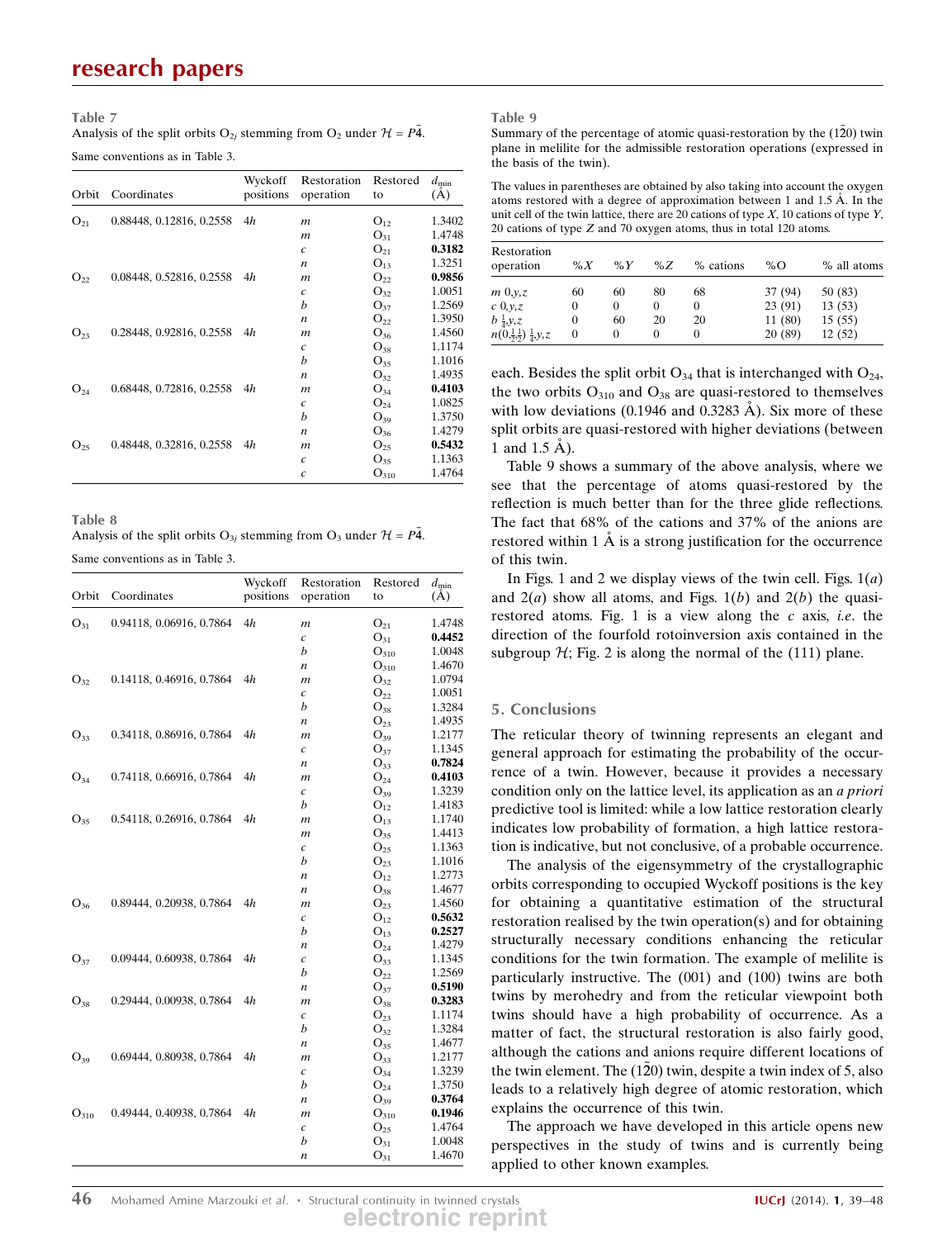



Figure 1

View of the unit cell of the twin lattice of melilite along the  $c$  axis. The atoms of type  $X$  (mainly calcium in our example) are coloured light blue, the atoms of type  $Y$  (mostly magnesium) in orange, the atoms of type  $Z$ (mainly silicon) dark blue and the oxygen atoms are in red. (a) View of all atoms in the cell and (b) the quasi-restored atoms.

## APPENDIX A

**Theorem.** Assume<sup>2</sup> that *t* is the twin operation such that  $t^2$  is an element of G. Let  $O_{ij}$  be a split orbit under the intersection





Figure 2

View of the unit cell of the twin lattice of melilite along to the (111) plane: (a) all atoms in the cell,  $(b)$  the quasi-restored atoms.

group  $\mathcal{H} = \mathcal{G} \cap t \mathcal{G}t^{-1}$  and let **x** be the position of an atom in  $O_{ij}$ . Let  $x'$  be the position of the atom in the structure closest to the mapped position  $t(\mathbf{x})$  of **x** under the twin operation, thus  $d_{\text{min}} =$  $||t(\mathbf{x}) - \mathbf{x}'||$ . Then the value of  $d_{\text{min}}$  is the same for every atom in  $O_{ij}$ , i.e. the distance of the image of any atom in  $O_{ij}$  under t to the closest atom position in the structure is always  $d_{\text{min}}$ .

Moreover, if the position  $\mathbf{x}'$  belongs to the split orbit  $O_{i'j'}$ , then the closest atoms to the mapped split orbit  $t(O_{ij})$  all belong to  $O_{i'j'}$ . In particular, if one atom of  $O_{ij}$  is exactly

**IUCrJ** (2014). 1, 39–48 **Amine Marzouki et al. •** Structural continuity in twinned crystals 47 **electronic reprint**

<sup>2</sup> This includes the twin operation of a twofold twin as well as twin operations of higher order about symmetry elements for the individual, like a fourfold rotation about a twofold symmetry axis or a sixfold rotation about a threefold symmetry axis. For details, see Nespolo (2004).